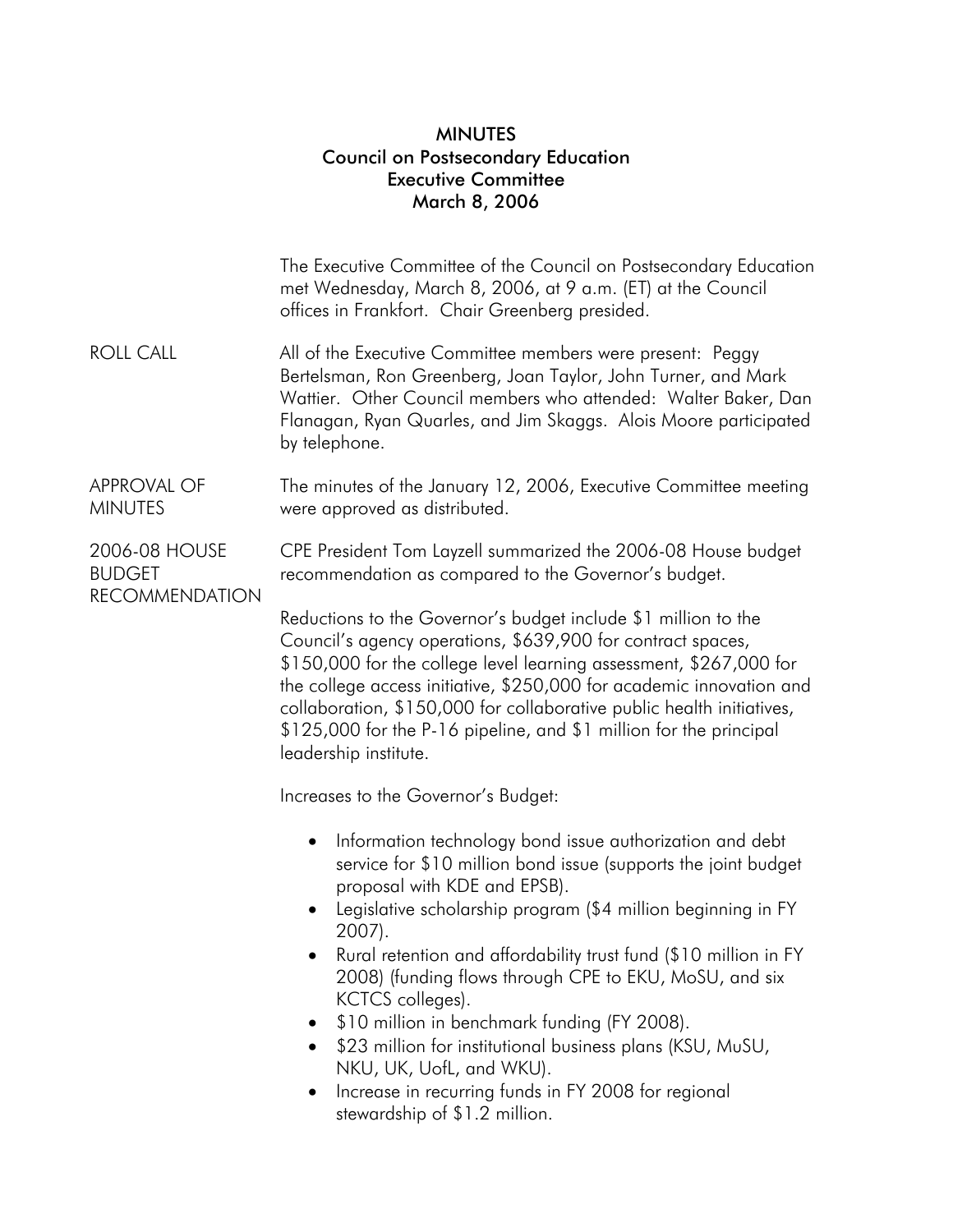|                                  | Various earmarked appropriations to selected institutions.                                                                                                                                                                                                                                                                                                                                                                                                                                                                                                                                                                                                                                                                         |
|----------------------------------|------------------------------------------------------------------------------------------------------------------------------------------------------------------------------------------------------------------------------------------------------------------------------------------------------------------------------------------------------------------------------------------------------------------------------------------------------------------------------------------------------------------------------------------------------------------------------------------------------------------------------------------------------------------------------------------------------------------------------------|
|                                  | For the capital budget, the House budget provides \$503.6 million in<br>state bonds compared to \$507.1 million recommended by the<br>Council and provides one-half year of debt service in the amount of<br>\$23.9 million for 36 projects compared to \$55.6 million<br>recommended by the Council for full-year debt service for 22<br>projects. Six of the 22 projects recommended by the Council are not<br>included in the House budget, and 14 of the 36 projects<br>recommended by the House were not recommended by the Council.                                                                                                                                                                                          |
|                                  | Dr. Layzell said that the budget was passed March 7 by the House<br>and now moves to the Senate. The budget will be discussed in<br>conference at the end of the session.                                                                                                                                                                                                                                                                                                                                                                                                                                                                                                                                                          |
| 2006-08<br><b>TUITION POLICY</b> | At the January 30 meeting, the Council approved the tuition policy to<br>include the tuition and required fee rates for each institution. The<br>policy aligns tuition setting with state appropriations and sets<br>parameters for maximum tuition based upon the amount of state<br>appropriations institutions receive. Pursuant to Council<br>recommendations at the January meeting, the staff worked with the<br>institutions to make minor revisions to the maximum parameters in<br>order to address several concerns. Changes included a four-tiered<br>approach rather than the original two-tiered approach, a slight<br>increase in KCTCS' maximum parameters, and the addition of the<br>definition of mandatory fee. |
|                                  | To accommodate the meeting schedules of the institutional<br>governing boards, the Council will hold two meetings to consider the<br>institutions' tuition and fee proposals. The March 24 meeting will<br>consider tuition rates for the University of Kentucky, KCTCS, and<br>Morehead State University. The April 5 meeting will consider<br>proposals from the remaining institutions.                                                                                                                                                                                                                                                                                                                                         |
|                                  | Dr. Layzell said that the Council will act March 24 and April 5 on<br>2006-07 tuition only. The tuition for 2007-08 will be acted on later<br>in the year. The Council will consider exceptions on a case-by-case<br>basis. He suggested that all exceptions be considered at the April 5<br>meeting.                                                                                                                                                                                                                                                                                                                                                                                                                              |
|                                  | Ryan Quarles recognized the student body presidents attending the<br>meeting and asked them to comment on the tuition policy.                                                                                                                                                                                                                                                                                                                                                                                                                                                                                                                                                                                                      |
|                                  | Jason Marion, chair of the Kentucky Board of Student Body<br>Presidents and student body president at Morehead State University,<br>said students at his campus understand that increasing tuition is<br>necessary to maintain quality. Citing rising energy costs and the<br>need to retain quality faculty and staff, he noted that students do not                                                                                                                                                                                                                                                                                                                                                                              |
|                                  |                                                                                                                                                                                                                                                                                                                                                                                                                                                                                                                                                                                                                                                                                                                                    |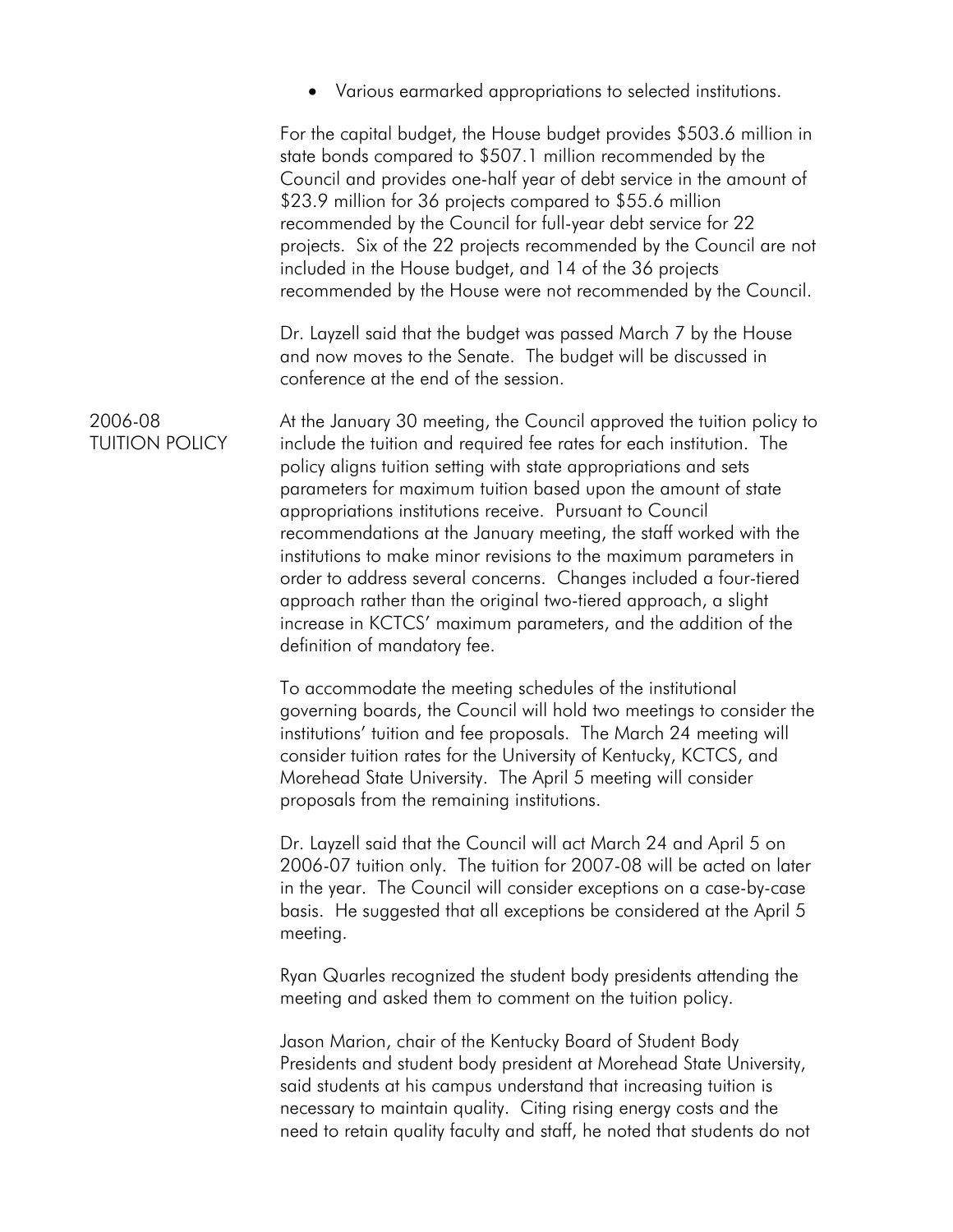want their tuition to go up but at the same time they also understand that for them to have a valuable degree they will need to pay more. Mr. Marion added that Morehead students are concerned about the declining quality of residence halls and the quality of life for oncampus students. On-campus residency is declining along with fulltime enrollment. Since the tuition policy is based on full-time enrollment, this is a critical issue.

Bill Brammel, UofL student body president, said that he appreciates the tuition guidelines and thinks that the policy will add stability to the system. Students are confident that UofL's administration will do whatever is in its power to keep tuition as low as possible without sacrificing the quality of higher education and the quality of the campus. Students understand that the cost of education goes up but are saddened by the fact that the increased cost needs to be picked up by the students since the General Assembly is not giving more funding to higher education. He said he is concerned about future postsecondary education students and hopes that Kentucky education can remain affordable.

Katie Dawson, student body president at Western Kentucky University, expressed concern with educational quality issues in regards to a proposed student fee and the projects it will support at WKU. She said that the students involved in student government must explain to the students how this small fee could help prevent future students from having to pay a larger fee or a bigger increase in tuition. The students must realize that if they want a quality education not only are they going to have to pay more tuition, but they also might be asked to pay a student fee.

Leonard Clemons, vice chair of the Board of Student Body Presidents and student body president at Kentucky State University, said that he is glad to have the Council tuition policy but is hoping for more state appropriations. Students know that tuition must be increased but have concerns about how much, in what manner of time, and whether financial aid will be adjusted appropriately with the tuition increases. He also is concerned about the ability of adult education students to pay rising tuition costs.

Mr. Marion said that the Board of Student Body Presidents is hosting a rally at 12:30 p.m. Students are celebrating postsecondary education and want to send a message to the members of the General Assembly that students support their initiatives to improve higher education, are appreciative of the \$45 million postsecondary education received last year, endorse any budget that is favorable for higher education, want the institutions to have bonding authority to improve auxiliary services from hospitals to residence halls, and understand that it takes baccalaureate degrees to attract businesses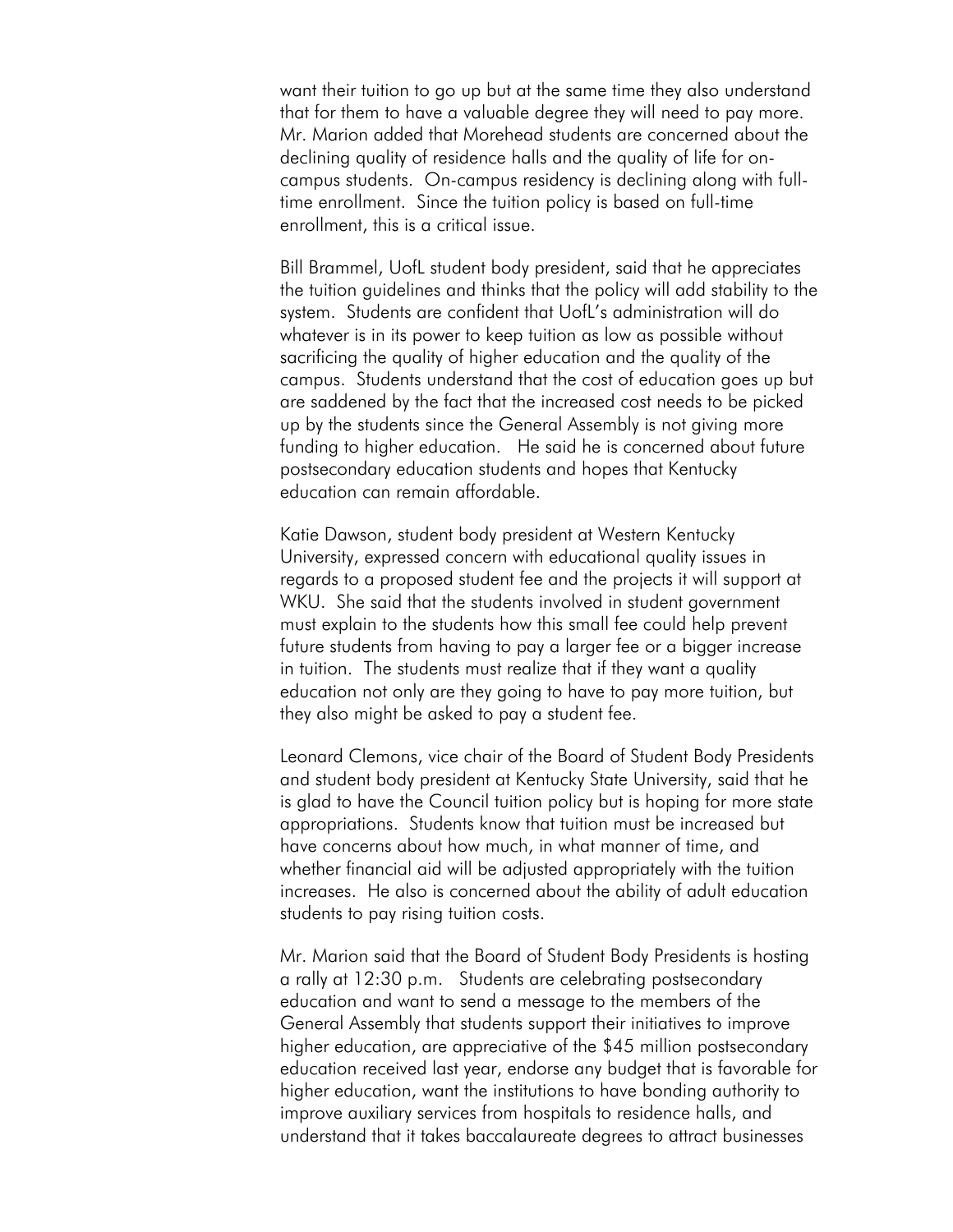to the state. He said that the rally theme is "unbridled potential – keep education affordable." He said that postsecondary education needs to be affordable but also of high quality.

Mr. Quarles said that there exists a delicate balance between the quality of education, affordability, and the revenue required by institutions to reach 2020 goals. Those students who do have understanding of the complexities of funding of universities and KCTCS know that increases are sometimes necessary for growth, but the students are glad to see that CPE has implemented a tuition policy that helps guide the process for tuition changes.

FUNDING POLICY DEVELOPMENT The staff shared a draft listing of policy issues for guiding the development of the funding policy. The Council staff will work with the institutions and representatives from the Kentucky Department of Education and the Cabinet for Economic Development to develop programmatic and financial plans for accomplishing the 2020 projections.

> Mr. Greenberg said that the draft grew out of the Council's five key policy initiatives. He asked the Council members and the presidents to review the list to determine if these are the correct key policy issues. He said that the list of elements should be finalized by the end of March so that the issues can be addressed over the next few months. This process should be concluded by the end of October so that the answers to these policy questions can be used to develop the funding mechanism in November and December.

Ms. Bertelsman asked if data is available on regions or counties of the state that are in need of baccalaureate graduates and whether sufficient jobs are available for baccalaureate graduates.

Dr. Layzell said that according to 2000 census data only five of the 120 Kentucky counties exceed the national average in baccalaureate degree holders. The staff is working to identify by county the number of people who have some postsecondary education.

Mr. Greenberg suggested that the staff of the Cabinet for Economic Development be asked to identify areas of the state that need trained professionals.

**PERFORMANCE** FUNDING COMPONENT Based upon feedback from the Council and institutional representatives since the January 30 Council meeting, the Council staff made two modifications to the performance funding methodology. A two-year average is now used for performance calculations and the year used to calculate FTE for the productivity ratio is now lagged by four years for four-year institutions and two years for KCTCS.